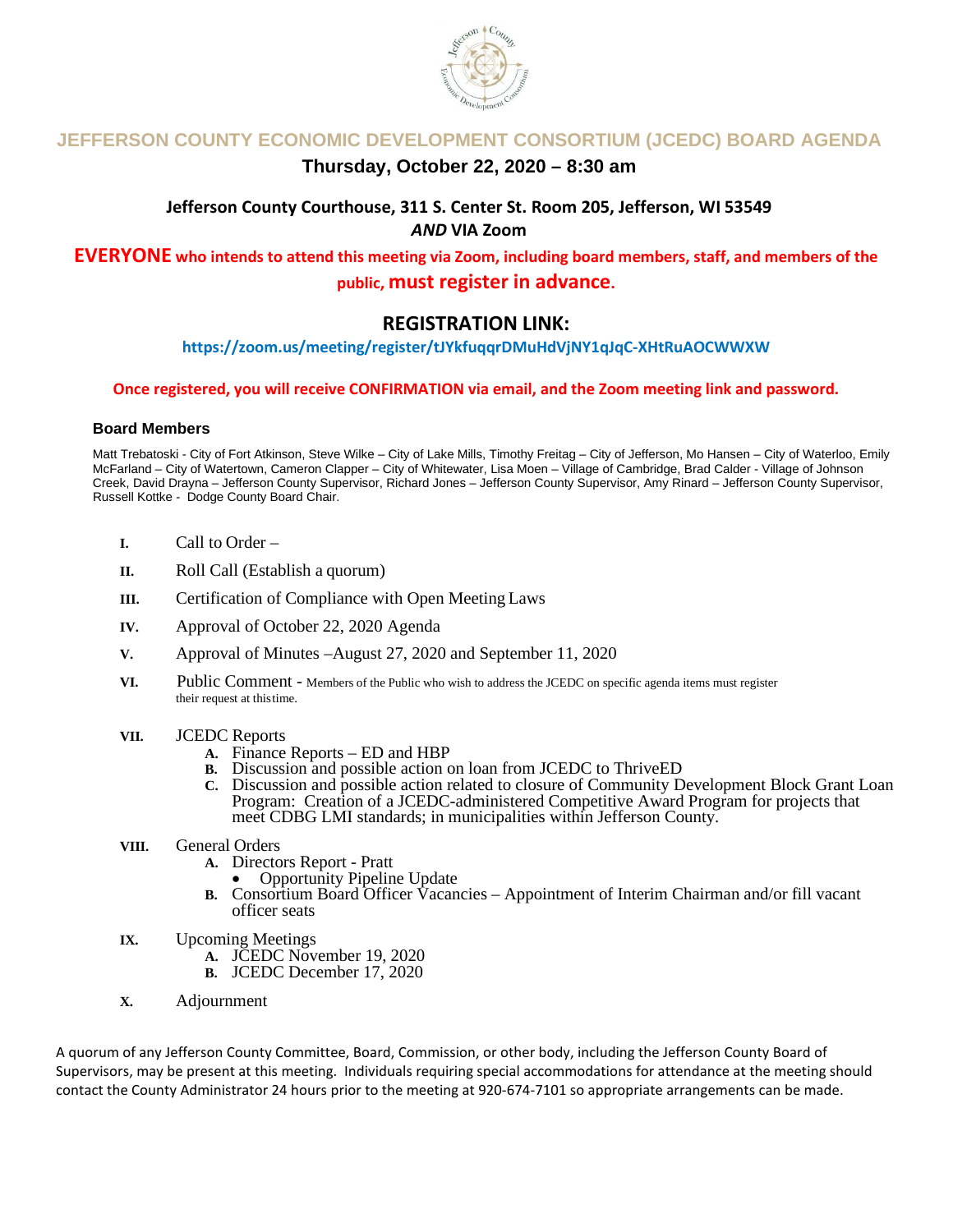# **JCEDC**

# Board of Directors Minutes

- August 27, 2020
- September 11, 2020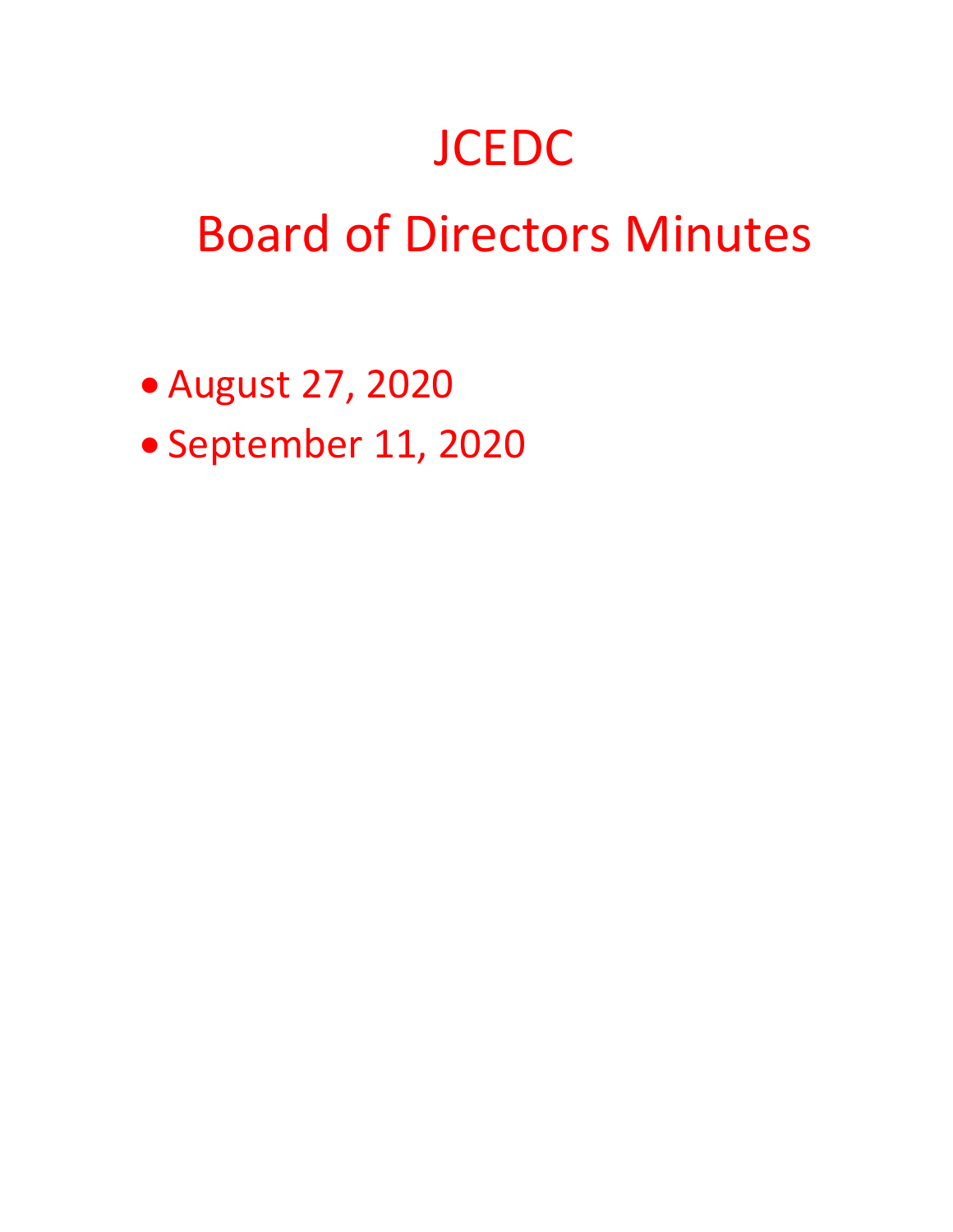#### **Jefferson County Economic Development Consortium (JCEDC) Board of Directors Meeting August 27, 2020 – Meeting held in person and via Zoom**

Board members –Matt Trebatoski - City of Fort Atkinson, Steve Wilke - City of Lake Mills, Timothy Freitag - City of Jefferson, Mo Hansen - City of Waterloo, Emily McFarland - City of Watertown, Cameron Capper - City of Whitewater, Russ Kottke - Dodge County, Lisa Moen - Village of Cambridge, Brad Calder of Johnson Creek, David Drayna - Jefferson County Supervisor, Richard Jones - Jefferson County Supervisor, Amy Rinard - Jefferson County Supervisor.

**I. Call to Order -** Meeting called to order by Chairman Trebatoski at 8:30 am.

## **II. Roll Call – Quorum Established**

- JCEDC Board Members Present: Matt Trebatoski-City of Fort Atkinson, Mo Hansen-City of Waterloo, Steve Wilke-City of Lake Mills, Cathy Anderson-City of Whitewater, Cameron Clapper-City of Whitewater, Emily McFarland-City of Watertown, Russ Kottke- Dodge County, David Drayna-County Supervisor, Dick Jones-County Supervisor, Amy Rinard-County Supervisor
- Absent: Tim Freitag-City of Jefferson, Brad Calder Village of Johnson Creek, Lisa Moen Village of Cambridge
- Staff Present: Ben Wehmeier -Jefferson County Administrator, Victoria Pratt-JCEDC Executive Director, Julie Olver-Marketing Manager, Deb Reinbold, Business Development Manager, RoxAnne Witte-Program **Specialist**
- Members of the Public Attending: Cathy Anderson-City of Whitewater, Supervisor Anita Martin, James Falco Jason Scott, David Schroeder, Gene Dalhoff, Matt Mauthe, Jim Grabowski, John Foust, Kathy Sinnott, Mary Perry, Ronald Chisholm

## **III. Certification of compliance with Open Meeting Law Requirements**

Staff certified compliance for the agenda dated August 27, 2020.

## **IV. Approval of Agenda**

Clapper/Hansen to approve August 27, 2020 JCEDC agenda as printed. Motion passed.

### **V. Approval of Minutes**

Jones/Wilke moved to approve June 25, 2020 JCEDC minutes as printed. Motion passed.

### **VI. Public Comments**

None

### **VII. JCEDC Reports**

- **A. Finance Report -** Hansen/Rinard moved to approve July 31, 2020 JCEDC finance reports as presented. Motion passed.
- B. **2021 Budget submission/discussion –** Pratt presented the Proposed 2021 JCEDC and Homebuyer Program Budgets to the board for discussion. Discussion was held on Jefferson County's membership in the Southern Railroad Commission and possible decrease in revenue from participating municipalities.

Hansen/McFarland moved to postponed decision to a future date to allow time for staff to prepare different scenarios for consideration. Scenarios will be based on potential revenue reduction and/or expense increase or decrease in support of WRC and impacts thereof. Motion passed.

A Special board meeting will be scheduled during the week of September 7, 2020 to review options for the 2021 JCEDC and Homebuyer Program budgets. Staff will poll members and send out information on meeting date, time, and location.

# **VIII. Education Session**

Mary Perry, Sr Director, Business & Investment Attraction at WEDC and Katy Sinnot, Vice President of International Business Development at WEDC gave a presentation and answered questions on Business Investment Support and Business Attraction Programs available.

# **IX. Upcoming Meeting/Seminars**

- **A. JCEDC Board of Directors – September 24, 2020**
- **B. ThriveED Annual Meeting, October 6, 2020**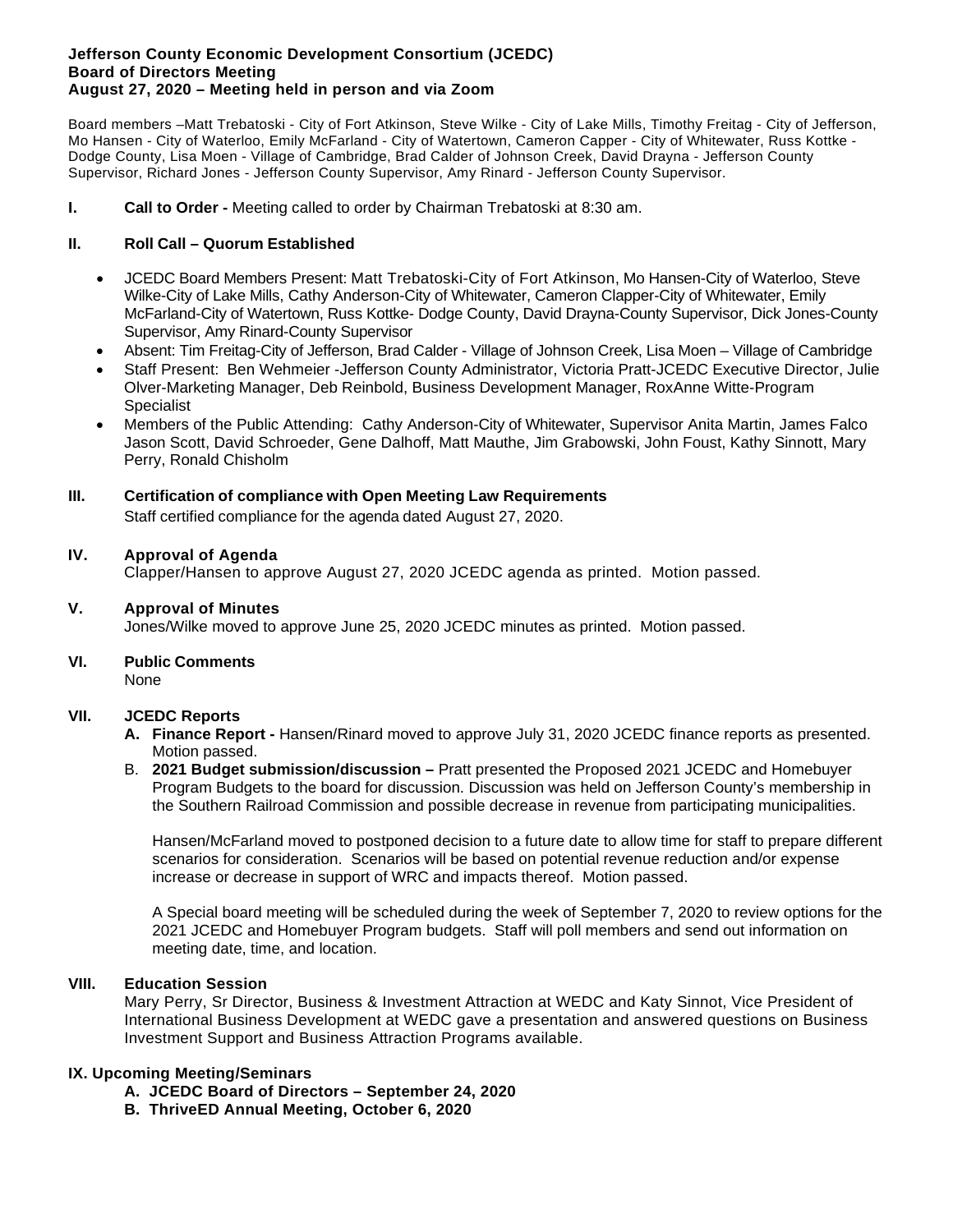# **X. Adjournment**

There being no further business for consideration, motion by Wilke/Rinard to adjourn. Motion passed. Meeting adjourned at 9:45 am

Minutes prepared by: RoxAnne L. Witte, Program Specialist Jefferson County Economic Development Consortium

DISCLAIMER: These minutes are uncorrected, and any corrections made thereto will be noted in the proceedings at which these minutes are approved.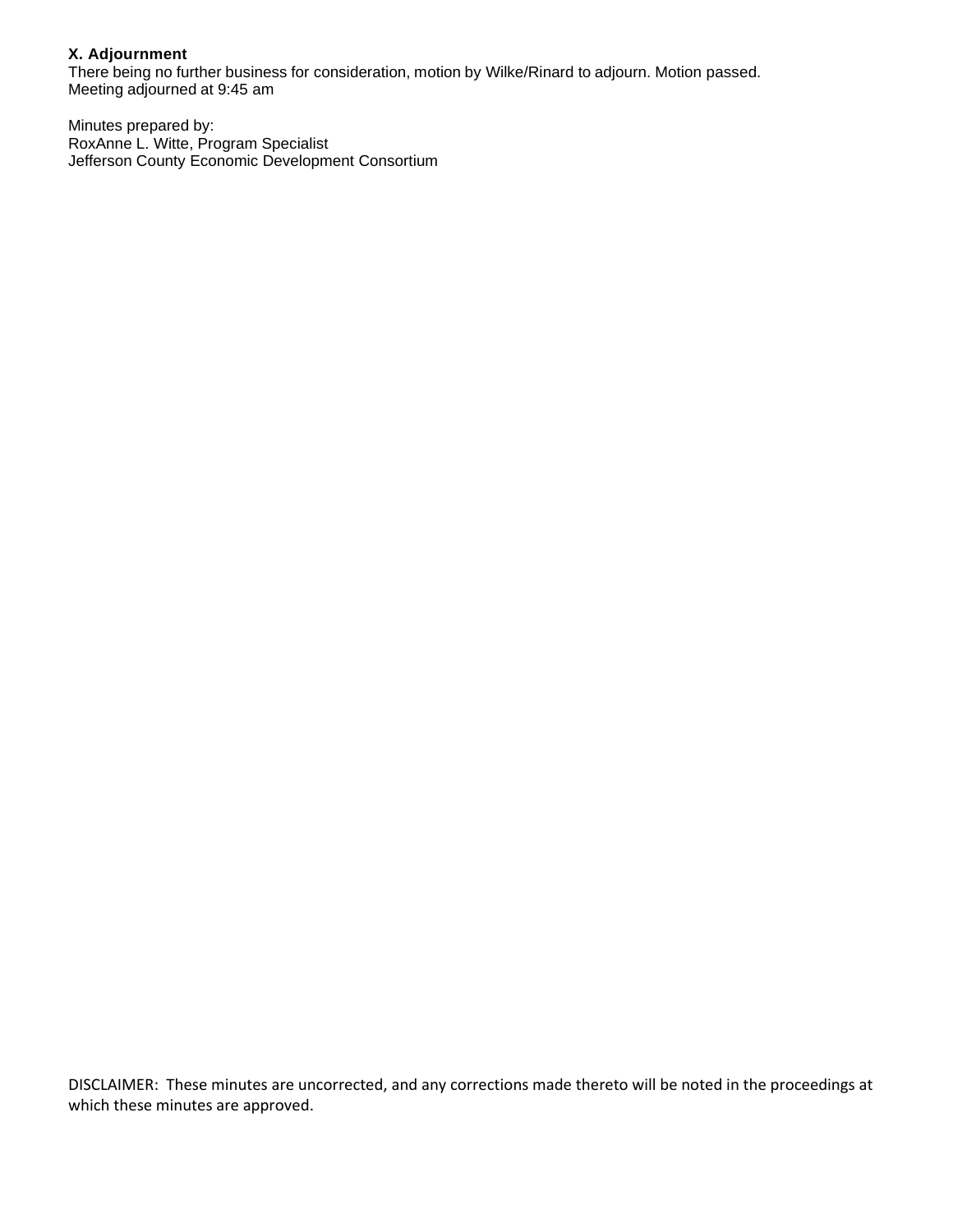#### **Jefferson County Economic Development Consortium (JCEDC) Special Board of Directors Meeting September 11, 20202 – Meeting held in person and via Zoom**

Board members –Matt Trebatoski - City of Fort Atkinson, Steve Wilke - City of Lake Mills, Timothy Freitag - City of Jefferson, Mo Hansen - City of Waterloo, Emily McFarland - City of Watertown, Cameron Capper - City of Whitewater, Russ Kottke - Dodge County, Lisa Moen - Village of Cambridge, Brad Calder - Village of Johnson Creek, David Drayna - Jefferson County Supervisor, Richard Jones - Jefferson County Supervisor, Amy Rinard - Jefferson County Supervisor.

**Call to Order -** Meeting called to order by Chairman Trebatoski at 10:32 am.

### **Roll Call –**

- JCEDC Board Members Present: Matt Trebatoski-City of Fort Atkinson, Emily McFarland-City of Watertown, Russ Kottke- Dodge County, David Drayna-County Supervisor, Dick Jones-County Supervisor, Amy Rinard-County Supervisor
- Absent: Tim Freitag-City of Jefferson, Brad Calder Village of Johnson Creek, Mo Hansen-City of Waterloo, Steve Wilke-City of Lake Mills, Cameron Clapper-City of Whitewater
- Staff Present: Ben Wehmeier -Jefferson County Administrator, Victoria Pratt-JCEDC Executive Director, Julie Olver-Marketing Manager, Deb Reinbold, Business Development Manager, RoxAnne Witte-Program **Specialist**
- Members of the Public Attending: Nate Olson–Dodge County, Jefferson County Supervisor Anita Martin

#### **Certification of compliance with Open Meeting Law Requirements**

Staff certified compliance for the agenda dated September 11, 2020.

### **Public Comments**

No comments.

#### **JCEDC Reports**

#### **2021 Budget Submission/Options**

Discussion was held on the three options of the proposed 2021 JCEDC and Homebuyer Program Budgets that were presented to the board.

Note: Mo Hansen – City of Waterloo signed into meeting via Zoom at 10:35 am. (Quorum established)

Motion by McFarland/Hansen to approve Option 2 of the proposed 2021 JCEDC and Homebuyer Program Budgets which includes a change in the support amount from the City of Watertown and continued support of the Wisconsin River Rail Transit Commission. Motion passed.

Note: Emily McFarland – City of Watertown signed out of meeting via Zoom at 10:44 am. Note: Cameron Clapper – City of Whitewater signed into the meeting via Zoom at 10:45 am. (Quorum reestablished)

### **Approval of Agenda**

Motion by Hansen/Clapper to approve the September 11, 2020 JCEDC agenda as printed. Motion passed.

#### **Upcoming Meetings**

ThriveED Annual Meeting – October 6, 2020 JCEDC Board of Directors – October 22, 2020

There being no further business for consideration, motion by Hansen/Clapper to adjourn. Motion passed. Meeting adjourned at 10:48 am

Minutes prepared by: RoxAnne L. Witte, Program Specialist Jefferson County Economic Development Consortium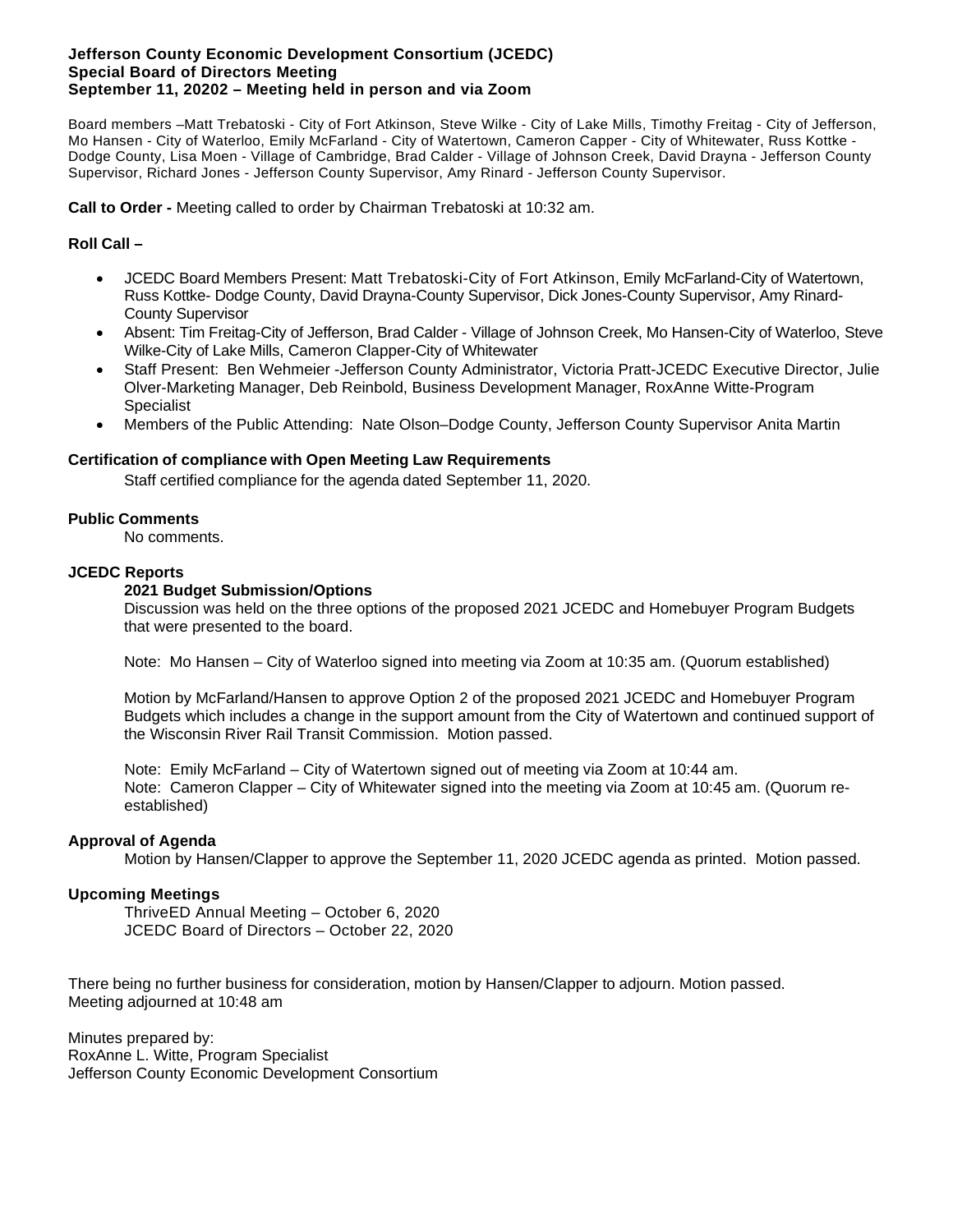# **JCEDC**

# Finance/Budget Reports

- 9/30/2020 JCEDC Finance Report
- 9/30/2020 HB Program Finance Report
- 2021 Adopted JCEDC Budget
- 2021 Adopted HB Program Budget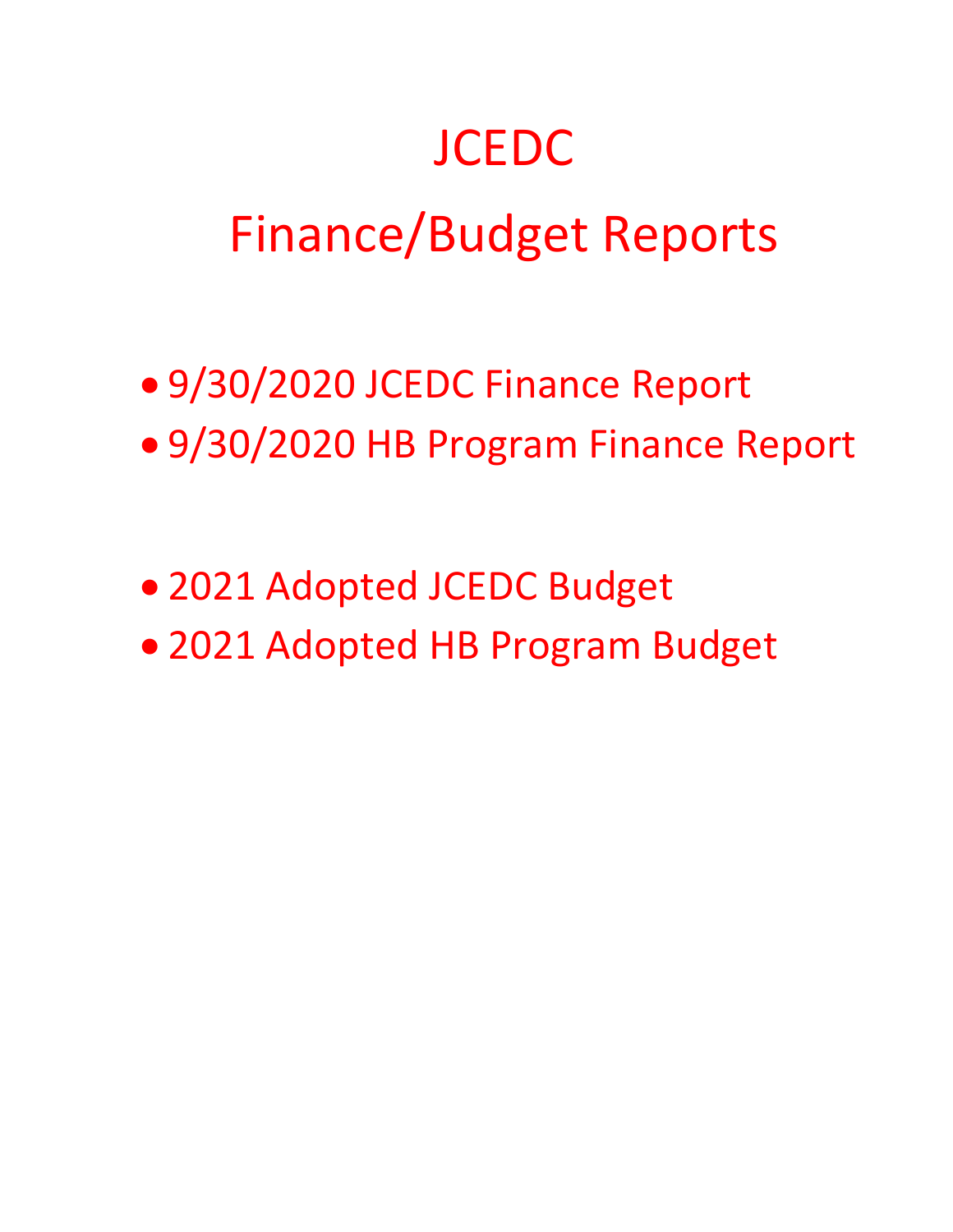# **Jefferson County Economic Development Consortium**

# **Adopted - September 11, 2020**

|                                   |              |              |       | 2020 population per Thrive |
|-----------------------------------|--------------|--------------|-------|----------------------------|
| Income                            | 2020 Budget  | 2021 Budget* |       | Web site & others          |
| <b>GHDP - Reimbursed Expenses</b> | 135,000.00   | 135,000.00   |       |                            |
| V- Cambridge                      | 156.00       | 162.00       | 108   | Jefferson County - DOA     |
| V-Johnson Creek                   | 4,473.00     | 4,524.00     | 3016  | Thrive web site            |
| C- Fort Atkinson                  | 18,585.00    | 18,712.50    | 12475 | Thrive web site            |
| C-Jefferson                       | 12,196.50    | 12,156.00    | 8104  | Thrive web site            |
| C-Lake Mills                      | 9,145.50     | 9,228.00     | 6152  | Thrive web site            |
| C-Waterloo                        | 4,984.50     | 4,977.00     | 3318  | Thrive web site            |
| C-Watertown                       | 36,556.50    | 23,067.00    | 15378 | Jefferson County - DOA     |
| C-Whitewater                      | 4,473.00     | 4,543.50     | 3029  | Jefferson County - DOA     |
| Jefferson County                  | 127,894.50   | 128,568.00   | 85712 | Thrive web site            |
| Dodge County                      | 135,660.00   | 135,445.50   | 90297 | Thrive web site            |
| Contra Account - Homebuyer        | (14, 564.30) | (13, 729.20) |       |                            |
| <b>TOTALS</b>                     | \$474,560.20 | \$462,654.30 |       |                            |

\*2021 budget utilizes estimated 2020 ESRI population numbers available at this time. Final billing for 2021 will be predicated upon final population numbers available in December 2020.

| <b>Expenses</b>                          | 2020 Budget | 2021 Budget |
|------------------------------------------|-------------|-------------|
|                                          |             |             |
| Personnel                                | 325,836.00  | 382,932.77  |
| Professional Services - Capital Campaign | 75,000.00   | 60,000.00   |
| <b>Web Page Development</b>              | 2,125.00    | 2,125.00    |
| <b>Office Expense</b>                    |             |             |
| Office Equipment                         | 1,000.00    | 1,000.00    |
| Computer Equip/Software                  | 3,000.00    | 1,500.00    |
| Postage                                  | 400.00      | 400.00      |
| <b>Supplies</b>                          | 1,500.00    | 1,200.00    |
| Printing/Duplicating                     | 650.00      | 550.00      |
| Small Items of Equipment                 | 150.00      | 150.00      |
| Maint Machine&Equip-Copies               | 5,400.00    | 3,500.00    |
| Equipment Rent/Lease                     | 1,800.00    | 2,000.00    |
| <b>Duplication Allocation</b>            | 4.00        | 36.00       |
| Membership                               | 3,250.00    | 3,300.00    |
| <b>Professional Development</b>          |             |             |
| Registrations                            | 4,000.00    | 2,800.00    |
| <b>Commercial Travel</b>                 | 1,400.00    | 1,000.00    |
| Lodging                                  | 2,400.00    | 1,000.00    |
| <b>Meeting Expenses</b>                  |             |             |
| Food & Others                            | 2,000.00    | 1,500.00    |
| <b>Training Materials -</b>              | 1,400.00    | 500.00      |
| Subscriptions 35/35/30                   | 3,000.00    | 6,000.00    |
| Internet/Phones/Mis 35/35/30             |             |             |
| Telephone & Fax                          | 800.00      | 800.00      |
| Wireless Internet                        | 1,875.00    | 1,875.00    |
| IP Telephone Allocation                  | 445.00      | 474.00      |
| MIS PC Group Allocation                  | 6,341.00    | 7,146.00    |
| MIS System Grp Alloc(ISIS)               | 1,827.00    | 1,845.00    |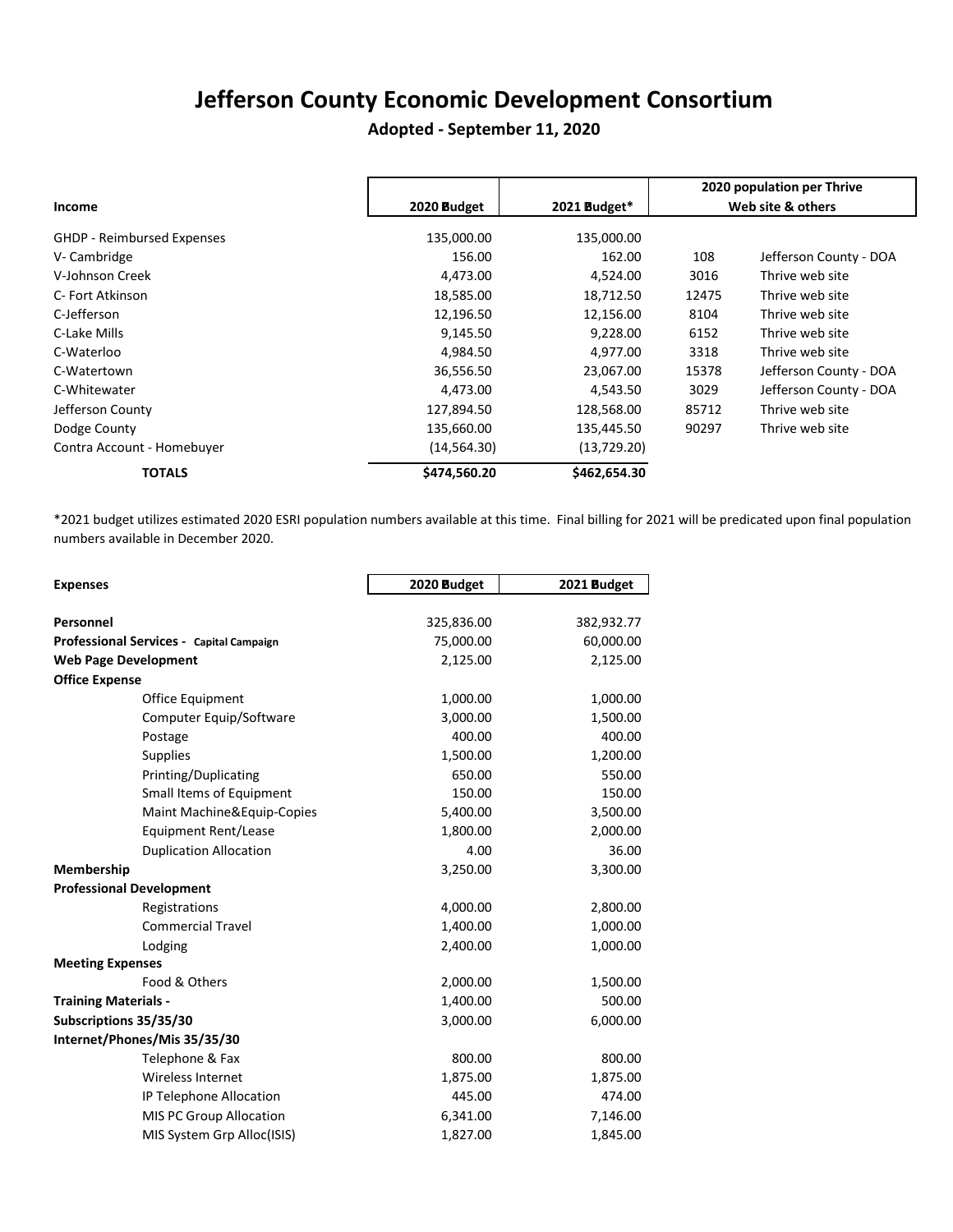| <b>Expenses</b>              | 2020 Budget  | 2021 Budget  |
|------------------------------|--------------|--------------|
| Other Operating 35/35/30     | 1,000.00     | 1,000.00     |
| Travel Related 35/35/30      |              |              |
| Mileage                      | 3,900.00     | 5,000.00     |
| Meals                        | 500.00       | 500.00       |
| Other Travel/Tolls           | 300.00       | 300.00       |
| Other Insurance 35/35/30     | 1,683.00     | 2,068.26     |
| Railroad Consortium 35/35/30 | 14,000.00    | 14,000.00    |
| <b>Total</b>                 | \$466,986.00 | \$506,502.03 |
| <b>Profit/Loss</b>           |              | -\$43.847.73 |

| Reserve Applied Operating - Balance 1/1/2020   | \$261,996.00  |
|------------------------------------------------|---------------|
| <b>Reserve Applied</b>                         | $-543,847.73$ |
| Reserve Applied Operating - Balance 12/31/2021 | \$218,148.27  |

**Vested Benefits Balance - 1/1/2020 - \$28,436.40**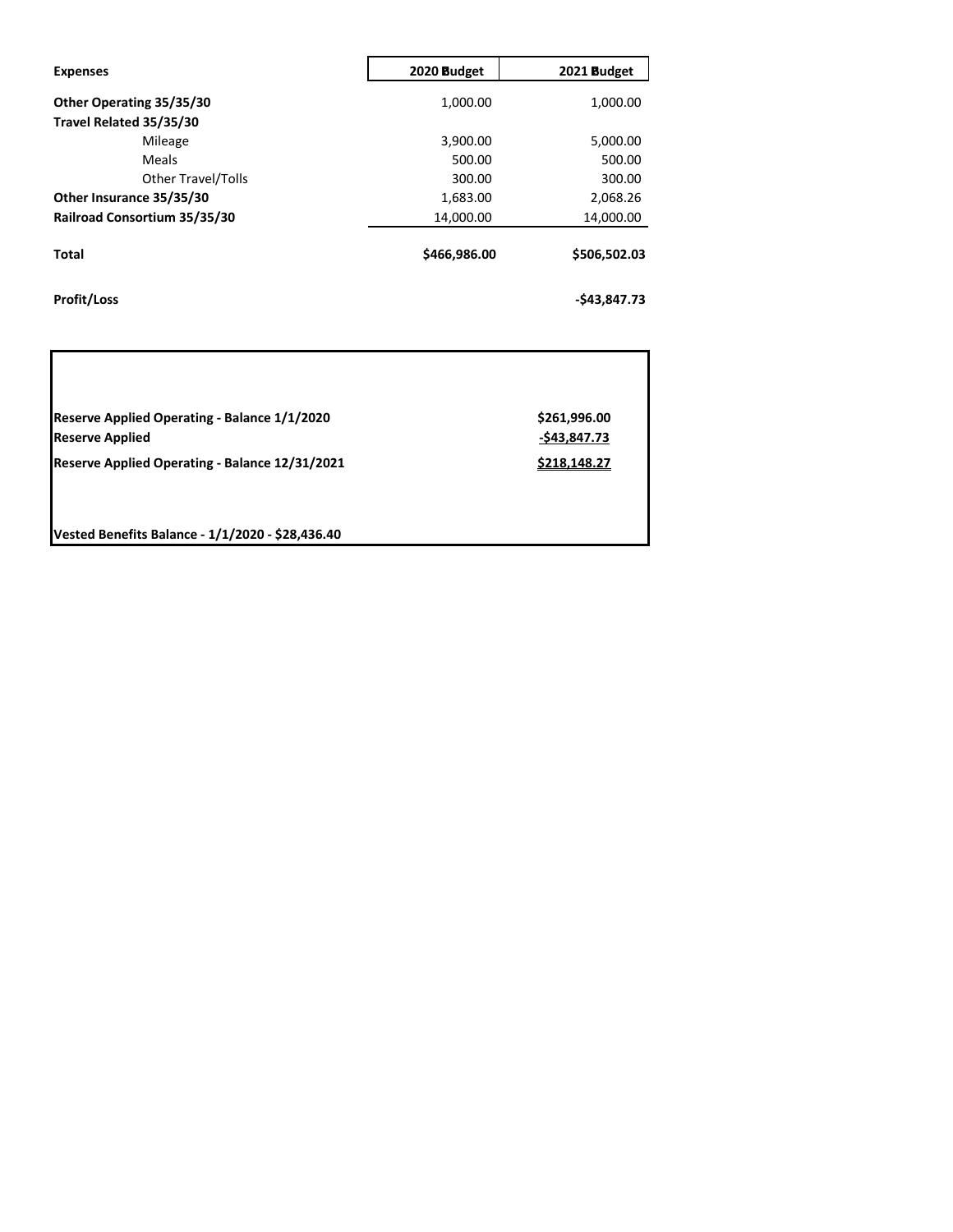# **Jefferson County Economic Development Consortium - Home Buyer Program Adopted September 11, 20020**

|                                                       | 2020 population per Thrive |                    |       |                        |  |  |  |  |  |
|-------------------------------------------------------|----------------------------|--------------------|-------|------------------------|--|--|--|--|--|
| Income                                                | 2020 Budget                | 2021 Budget        |       | Web site & others      |  |  |  |  |  |
| V-Cambridge                                           | 10.40                      | 10.80              | 108   | Jefferson County - DOA |  |  |  |  |  |
| V-Johnson Creek                                       | 298.20                     | 301.60             | 3016  | Thrive web site        |  |  |  |  |  |
| C- Fort Atkinson                                      | 1,239.00                   | 1,247.50           | 12475 | Thrive web site        |  |  |  |  |  |
| C-Jefferson                                           |                            | 810.40             | 8104  | Thrive web site        |  |  |  |  |  |
|                                                       | 813.10                     |                    |       |                        |  |  |  |  |  |
| C-Lake Mills                                          | 609.70                     | 615.20             | 6152  | Thrive web site        |  |  |  |  |  |
| C-Waterloo                                            | 332.30                     | 331.80             | 3318  | Thrive web site        |  |  |  |  |  |
| C-Watertown                                           | 2,437.10                   | 1,537.80           | 15378 | Jefferson County - DOA |  |  |  |  |  |
| C-Whitewater                                          | 298.20                     | 302.90             | 3029  | Jefferson County - DOA |  |  |  |  |  |
| Jefferson County                                      | 8,526.30                   | 8,571.20           | 85712 | Thrive web site        |  |  |  |  |  |
| DPP Home Buyer Program                                | 10,000.00                  | 10,000.00          |       |                        |  |  |  |  |  |
| DPA Home Buyer Program                                |                            |                    |       |                        |  |  |  |  |  |
| <b>Donations Restricted</b>                           |                            |                    |       |                        |  |  |  |  |  |
| <b>Applied Operating Reserve</b>                      | 28,347.70                  | 27,061.02          |       |                        |  |  |  |  |  |
| <b>TOTALS</b>                                         | \$52,912.00                | \$50,790.22        |       |                        |  |  |  |  |  |
|                                                       |                            |                    |       |                        |  |  |  |  |  |
| <b>Expenses</b>                                       |                            |                    |       |                        |  |  |  |  |  |
| Personnel                                             | 36,678.00                  | 36,065.16          |       |                        |  |  |  |  |  |
| Web Page Development<br>Office Expense                | 150.00                     | 150.00             |       |                        |  |  |  |  |  |
| Office Equipment                                      |                            |                    |       |                        |  |  |  |  |  |
| Computer Equip/Software                               |                            |                    |       |                        |  |  |  |  |  |
| Postage                                               |                            |                    |       |                        |  |  |  |  |  |
| <b>Supplies</b>                                       | 650.00                     | 650.00             |       |                        |  |  |  |  |  |
| Printing/Duplicating                                  |                            | ÷.                 |       |                        |  |  |  |  |  |
| Small Items of Equipment                              |                            | ٠                  |       |                        |  |  |  |  |  |
| Maint Machine&Equip-Copies                            | 2,310.00                   | 2,000.00           |       |                        |  |  |  |  |  |
| Equipment Rent/Lease                                  | 770.00                     | 770.00             |       |                        |  |  |  |  |  |
| Membership                                            | 250.00                     | 250.00             |       |                        |  |  |  |  |  |
| <b>Professional Development</b><br>Registrations      | 1,500.00                   | 1,500.00           |       |                        |  |  |  |  |  |
| <b>Commercial Travel</b>                              | 700.00                     | 700.00             |       |                        |  |  |  |  |  |
| Lodging                                               | 1,500.00                   | 1,500.00           |       |                        |  |  |  |  |  |
| Advertising                                           |                            |                    |       |                        |  |  |  |  |  |
| Southern Housing                                      |                            |                    |       |                        |  |  |  |  |  |
| Training Materials -                                  | 3,200.00                   | 3,000.00           |       |                        |  |  |  |  |  |
| Subscriptions                                         | 1,700.00                   | 1,000.00           |       |                        |  |  |  |  |  |
| Internet/Phones/Mis                                   |                            |                    |       |                        |  |  |  |  |  |
| Telephone & Fax                                       | 275.00                     | 150.00             |       |                        |  |  |  |  |  |
| Wireless Internet                                     | 625.00                     | 300.00             |       |                        |  |  |  |  |  |
| IP Telephone Allocation                               | 64.00                      | 38.00              |       |                        |  |  |  |  |  |
| MIS PC Group Allocation<br>MIS System Grp Alloc(ISIS) | 1,057.00<br>365.00         | 1,191.00<br>369.00 |       |                        |  |  |  |  |  |
| <b>Other Operating</b>                                |                            |                    |       |                        |  |  |  |  |  |
| <b>Travel Related</b>                                 |                            |                    |       |                        |  |  |  |  |  |
| Mileage                                               | 500.00                     | 500.00             |       |                        |  |  |  |  |  |
| Meals                                                 | 300.00                     | 300.00             |       |                        |  |  |  |  |  |
| <b>Other Travel/Tolls</b>                             | 130.00                     | 130.00             |       |                        |  |  |  |  |  |
| Other Insurance                                       | 188.00                     | 227.06             |       |                        |  |  |  |  |  |
| <b>Recording Fees</b>                                 |                            |                    |       |                        |  |  |  |  |  |
|                                                       |                            |                    |       |                        |  |  |  |  |  |
| <b>Total</b>                                          | \$52,912.00                | \$50,790.22        |       |                        |  |  |  |  |  |

Reserved Applied Operating - Balance as of 1/1/2020 \$94,029.11  $V$ ested Benefits - Balance as of  $1/1/2020$   $$5,284.24$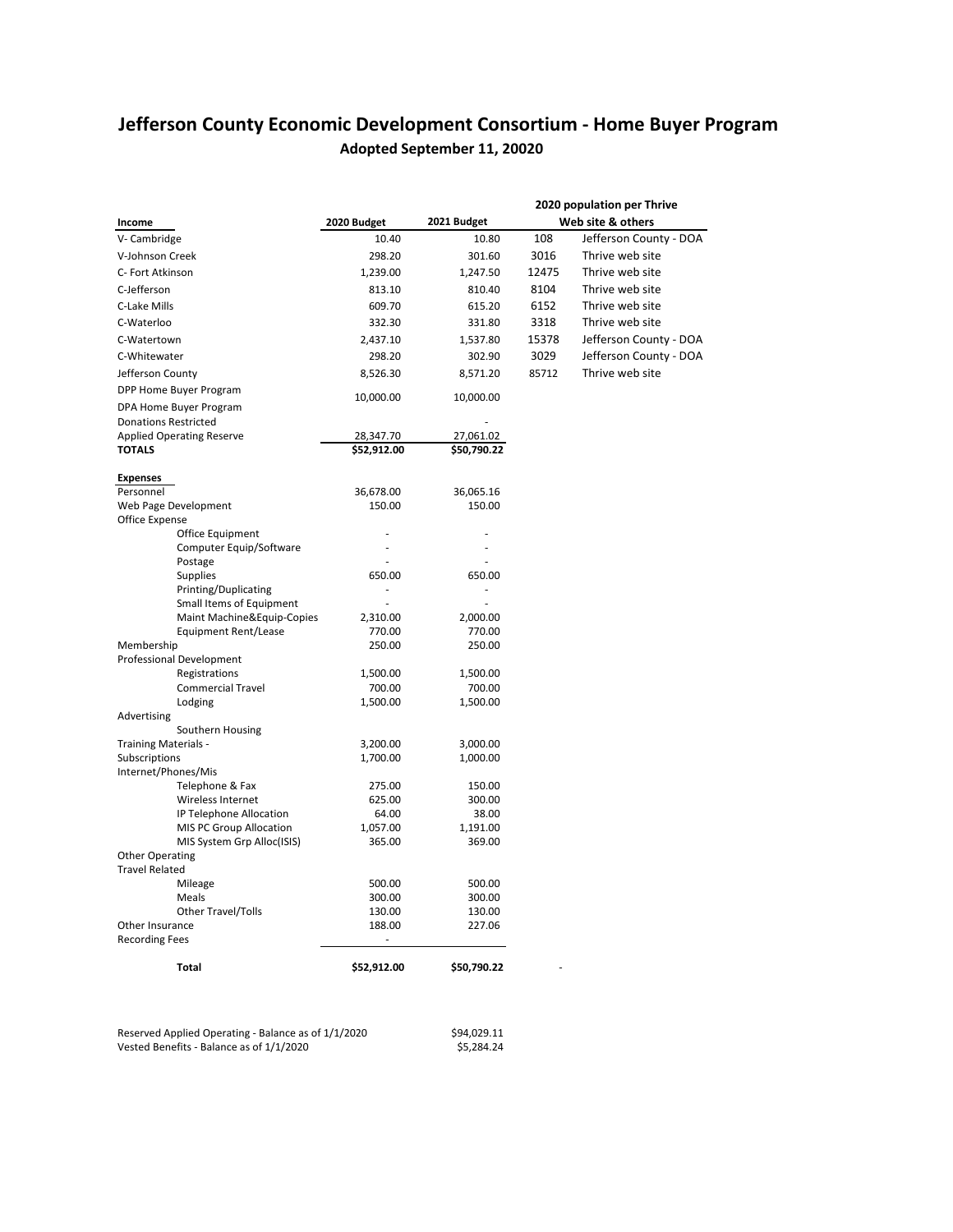# **Jefferson County Economic Development Consortium**

**September 30, 2020**

|                                |                      |                          | September                    |                     |                  |        |
|--------------------------------|----------------------|--------------------------|------------------------------|---------------------|------------------|--------|
|                                | <b>August Actual</b> |                          | <b>Estimates</b>             | <b>Year to Date</b> | 2020 Budget      |        |
| Revenue                        |                      |                          |                              |                     |                  |        |
| <b>JCEDC GHDP Service fees</b> |                      |                          | $\overline{\phantom{a}}$     | 68,205.00           | 135,000.00       | 50.5%  |
| V-Cambridge                    |                      | $\overline{\phantom{a}}$ | $\overline{\phantom{a}}$     | 156.00              | 156.00           | 100.0% |
| <b>V-Johnson Creek</b>         |                      |                          | $\overline{\phantom{a}}$     | 4,473.00            | 4,473.00         | 100.0% |
| <b>C-Fort Atkinson</b>         |                      |                          | $\qquad \qquad \blacksquare$ | 18,585.00           | 18,585.00        | 100.0% |
| C-Jefferson                    |                      |                          | $\overline{\phantom{a}}$     | 12,196.50           | 12,196.50        | 100.0% |
| <b>C-Lake Mills</b>            |                      |                          | $\overline{\phantom{a}}$     | 9,145.50            | 9,145.50         | 100.0% |
| C-Waterloo                     |                      |                          | $\overline{\phantom{a}}$     | 4,984.50            | 4,984.50         | 100.0% |
| C-Watertown                    |                      |                          | $\qquad \qquad \blacksquare$ | 36,556.50           | 36,556.50        | 100.0% |
| <b>C-Whitewater</b>            |                      |                          | $\qquad \qquad \blacksquare$ | 4,473.00            | 4,473.00         | 100.0% |
| <b>Jefferson County</b>        |                      |                          | $\overline{\phantom{a}}$     | 127,894.50          | 127,894.50       | 100.0% |
| <b>Dodge County</b>            |                      |                          | $\overline{\phantom{a}}$     | 135,048.00          | 135,660.00       | 99.5%  |
| <b>Contra Account</b>          |                      |                          | $\overline{\phantom{a}}$     | (14, 564.30)        | (14, 564.30)     | 100.0% |
| <b>Total</b>                   | \$                   | ۰                        | $\blacksquare$               | \$<br>407,153.20    | \$<br>474,560.20 | 85.8%  |

|                                 |                      | September        |                     |                  |      |
|---------------------------------|----------------------|------------------|---------------------|------------------|------|
| <b>Expenditures</b>             | <b>August Actual</b> | <b>Estimates</b> | <b>Year to Date</b> | 2020 Budget      |      |
| <b>Personnel</b>                | 30,939.30            | 30,641.94        | 241,182.50          | 325,835.00       | 74%  |
| <b>Professional Services</b>    |                      | 343.50           | 9,127.97            | 75,000.00        | 12%  |
| <b>Web Page Development</b>     |                      |                  | 1,541.34            | 2,125.00         | 73%  |
| <b>Office Expense</b>           | 68.94                | 478.40           | 3,954.82            | 13,904.00        | 28%  |
| Membership                      |                      |                  | 1,039.00            | 3,250.00         | 32%  |
| <b>Professional Development</b> | 65.00                | 250.00           | 5,295.29            | 7,800.00         | 68%  |
| <b>Meeting Expenses</b>         |                      |                  | 70.91               | 2,000.00         | 4%   |
| <b>Training Materials</b>       |                      |                  |                     | 1,400.00         | 0%   |
| <b>Subscriptions</b>            | 519.96               | 903.96           | 3,634.02            | 3,000.00         | 121% |
| Internet/Phones/Mis             | 848.67               | 881.96           | 7,543.24            | 11,288.00        | 67%  |
| <b>Other Operating</b>          |                      |                  |                     | 1,000.00         | 0%   |
| <b>Travel Related</b>           |                      | 1,375.97         | 3,581.41            | 4,700.00         | 76%  |
| <b>Other Insurance</b>          | 160.96               | 160.96           | 1,448.64            | 1,683.00         | 86%  |
| <b>Railroad Consortium</b>      |                      |                  | 14,000.00           | 14,000.00        | 100% |
| <b>Operating Reserve</b>        |                      |                  |                     |                  |      |
| Total                           | 32,602.83            | 35,036.69        | \$<br>292,419.14    | \$<br>466,985.00 | 63%  |
|                                 |                      |                  |                     |                  |      |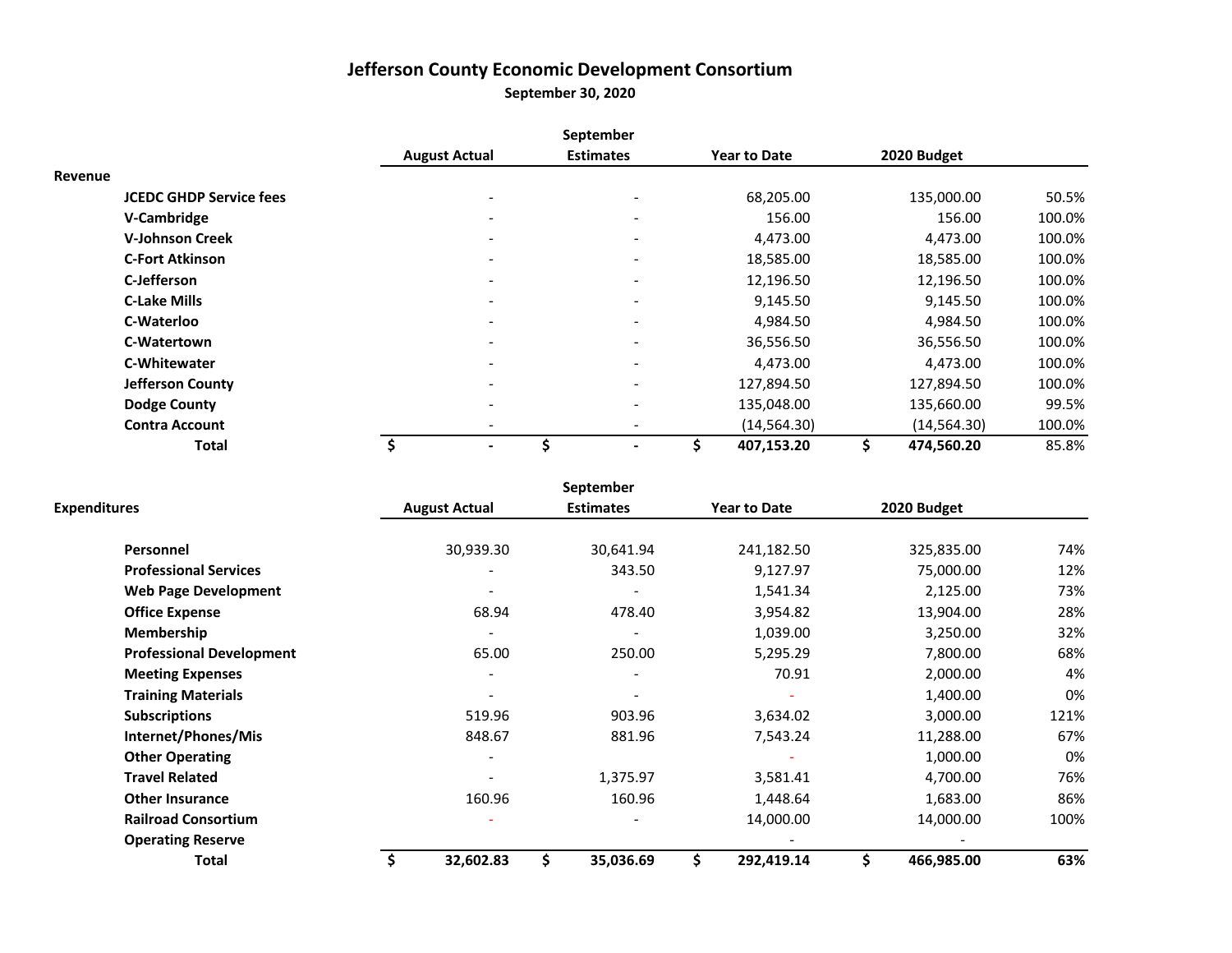|                                    |    |           |    |                      |    | <b>SUMMARY</b>   |    |                     |     |             |  |
|------------------------------------|----|-----------|----|----------------------|----|------------------|----|---------------------|-----|-------------|--|
| September 30, 2020                 |    |           |    |                      |    |                  |    |                     |     |             |  |
|                                    |    |           |    |                      |    | September        |    |                     |     |             |  |
|                                    |    |           |    | <b>August Actual</b> |    | <b>Estimates</b> |    | <b>Year to Date</b> |     | 2020 Budget |  |
| <b>Revenues</b>                    |    |           |    |                      |    |                  |    |                     |     |             |  |
| Income                             |    |           | \$ | $\sim$               | \$ | $\sim$           | \$ | 407,153.20          | \$. | 474,560.20  |  |
| <b>Expenses</b>                    |    |           |    |                      |    |                  |    |                     |     |             |  |
|                                    |    |           | Ś  | 32,602.83            | \$ | 35,036.69        | \$ | 292,419.14          | \$  | 466,985.00  |  |
|                                    |    |           |    |                      |    |                  |    |                     |     |             |  |
| <b>Capital Outlay Expenditures</b> |    |           |    |                      |    |                  |    |                     |     |             |  |
| <b>Vested Benefits</b>             | \$ | 35,758.26 |    |                      |    |                  |    |                     |     |             |  |
| 1/1/2020 Carry Forward Balance     |    |           |    | \$247,943.90         |    |                  |    |                     |     |             |  |

# **Jefferson County Economic Development Consortium September 30, 2020**

# **Breakdown By Goals**

|                                 |                      | September                |                     |   |             |      |
|---------------------------------|----------------------|--------------------------|---------------------|---|-------------|------|
|                                 | <b>August Actual</b> | <b>Estimates</b>         | <b>Year to Date</b> |   | 2020 Budget |      |
| Goal 1                          |                      |                          |                     |   |             |      |
| <b>Personnel</b>                | 8,271.45             | 8,167.40                 | 61,118.09           |   | 83,355.00   | 73%  |
| <b>Professional Services</b>    |                      | 120.23                   | 3,194.80            |   | 26,250.00   | 12%  |
| <b>Web Page Development</b>     |                      |                          | 539.47              |   | 743.75      | 73%  |
| <b>Office Expense</b>           | 24.14                | 170.95                   | 1,384.22            |   | 4,866.40    | 28%  |
| <b>Membership</b>               |                      |                          | 363.65              |   | 1,137.50    | 32%  |
| <b>Professional Development</b> | 22.75                | 87.50                    | 1,830.08            |   | 2,730.00    | 67%  |
| <b>Meeting Expenses</b>         |                      | $\overline{\phantom{a}}$ | 24.81               |   | 700.00      | 4%   |
| <b>Training Materials</b>       |                      |                          |                     |   | 490.00      | 0%   |
| <b>Subscriptions</b>            | 181.99               | 316.39                   | 1,295.19            |   | 1,050.00    | 123% |
| Internet/Phones/Mis             | 283.31               | 308.69                   | 2,605.29            |   | 3,950.80    | 66%  |
| <b>Other Operating</b>          |                      |                          |                     |   | 350.00      | 0%   |
| <b>Travel Related</b>           |                      | 481.59                   | 1,152.59            |   | 1,645.00    | 70%  |
| <b>Other Insurance</b>          | 56.34                | 56.34                    | 507.03              |   | 589.05      | 86%  |
| <b>Railroad Consortium</b>      |                      |                          | 4,900.00            |   | 4,900.00    | 100% |
| Total                           | \$<br>8,839.98       | \$<br>9,709.09           | \$<br>78,915.22     | Ś | 132,757.50  | 59%  |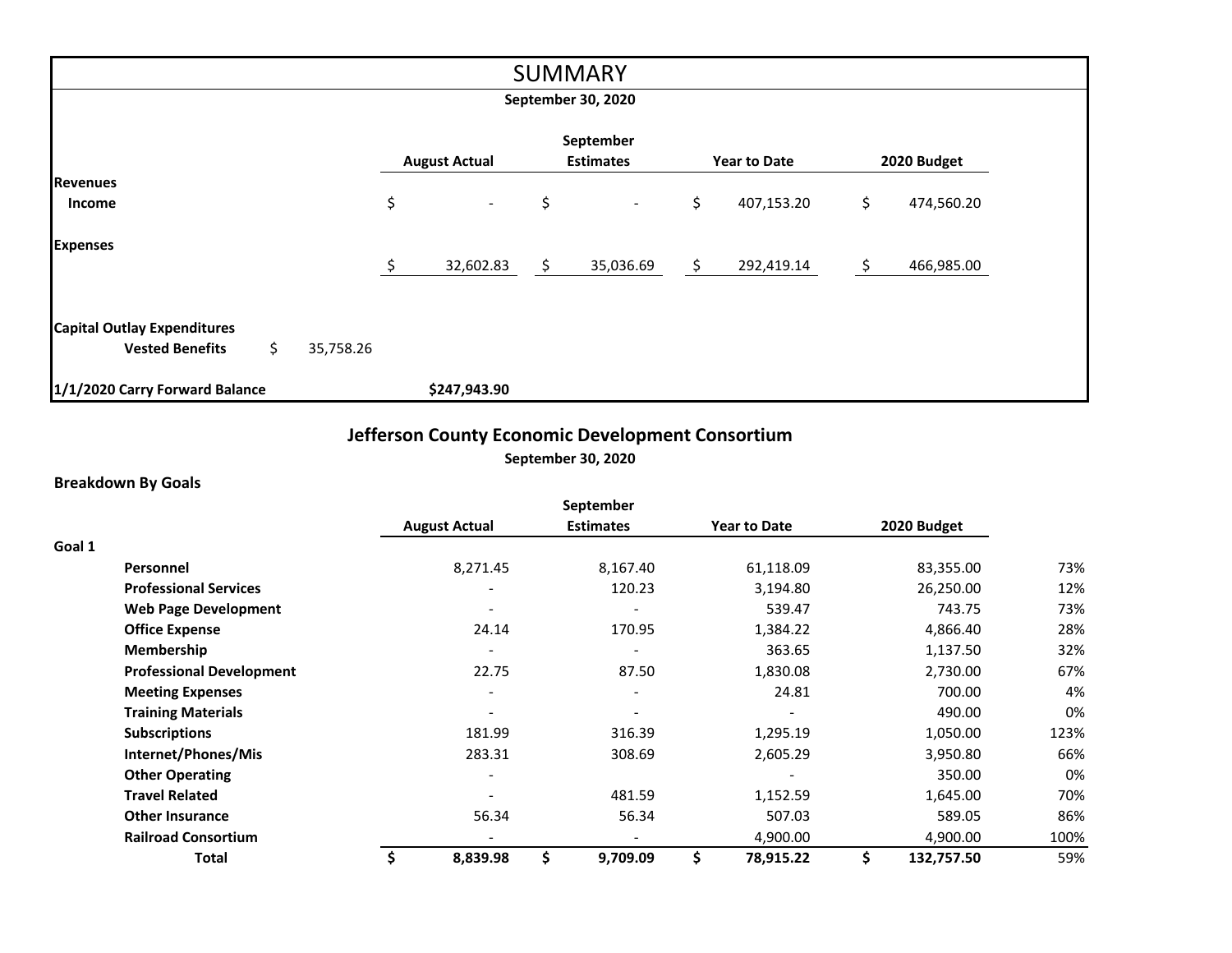|                           |                                 |                          | <b>September</b>         |                     |                  |      |
|---------------------------|---------------------------------|--------------------------|--------------------------|---------------------|------------------|------|
| Goal 2                    |                                 | <b>August Actual</b>     | <b>Estimates</b>         | <b>Year to Date</b> | 2020 Budget      |      |
| <b>Personnel</b>          |                                 | 8,271.45                 | 8,167.40                 | 61,118.10           | 83,355.00        | 73%  |
|                           | <b>Professional Services</b>    |                          | 120.23                   | 3,194.80            | 26,250.00        | 12%  |
|                           | <b>Web Page Development</b>     | $\overline{\phantom{a}}$ |                          | 539.47              | 743.75           | 73%  |
| <b>Office Expense</b>     |                                 | 24.14                    | 170.95                   | 1,384.22            | 4,866.40         | 28%  |
| Membership                |                                 |                          |                          | 363.65              | 1,137.50         | 32%  |
|                           | <b>Professional Development</b> | 22.75                    | 87.50                    | 1,830.08            | 2,730.00         | 67%  |
| <b>Meeting Expenses</b>   |                                 | $\overline{\phantom{0}}$ | $\overline{\phantom{0}}$ | 24.81               | 700.00           | 4%   |
| <b>Training Materials</b> |                                 |                          |                          |                     | 490.00           | 0%   |
| <b>Subscriptions</b>      |                                 | 181.99                   | 316.39                   | 1,295.19            | 1,050.00         | 123% |
|                           | Internet/Phones/Mis             | 283.31                   | 308.69                   | 2,605.30            | 3,950.80         | 66%  |
| <b>Other Operating</b>    |                                 |                          |                          |                     | 350.00           | 0%   |
| <b>Travel Related</b>     |                                 |                          | 481.59                   | 1,152.89            | 1,645.00         | 70%  |
| <b>Other Insurance</b>    |                                 | 56.34                    | 56.34                    | 507.03              | 589.05           | 86%  |
|                           | <b>Railroad Consortium</b>      |                          |                          | 4,900.00            | 4,900.00         | 100% |
|                           | Total                           | 8,839.98                 | 9,709.09                 | \$<br>78,915.54     | \$<br>132,757.50 | 59%  |

|        |                                 |                              | September        |                     |                  |      |
|--------|---------------------------------|------------------------------|------------------|---------------------|------------------|------|
| Goal 3 |                                 | <b>August Actual</b>         | <b>Estimates</b> | <b>Year to Date</b> | 2020 Budget      |      |
|        | Personnel                       | 14,396.27                    | 14,307.11        | 118,946.25          | 159,125.00       | 75%  |
|        | <b>Professional Services</b>    |                              | 103.05           | 2,738.39            | 22,500.00        | 12%  |
|        | <b>Web Page Development</b>     |                              |                  | 462.40              | 637.50           | 73%  |
|        | <b>Office Expense</b>           | 20.67                        | 146.51           | 1,186.36            | 4,171.20         | 28%  |
|        | <b>Membership</b>               |                              |                  | 311.70              | 975.00           | 32%  |
|        | <b>Professional Development</b> | 19.50                        | 75.00            | 1,568.65            | 2,340.00         | 67%  |
|        | <b>Meeting Expenses</b>         | $\qquad \qquad \blacksquare$ | $\blacksquare$   | 21.27               | 600.00           | 4%   |
|        | <b>Training Materials</b>       | $\overline{\phantom{a}}$     |                  |                     | 420.00           | 0%   |
|        | <b>Subscriptions</b>            | 155.99                       | 271.19           | 1,110.16            | 900.00           | 123% |
|        | Internet/Phones/Mis             | 282.08                       | 264.60           | 2,332.92            | 3,386.40         | 69%  |
|        | <b>Other Operating</b>          | $\qquad \qquad \blacksquare$ |                  |                     | 300.00           | 0%   |
|        | <b>Travel Related</b>           |                              | 412.79           | 1,275.64            | 1,410.00         | 90%  |
|        | <b>Other Insurance</b>          | 48.29                        | 48.29            | 434.60              | 504.90           | 86%  |
|        | <b>Railroad Consortium</b>      |                              |                  | 4,200.00            | 4,200.00         | 100% |
|        |                                 | 14,922.80                    | 15,628.54        | 134,588.34          | \$<br>201,470.00 | 67%  |